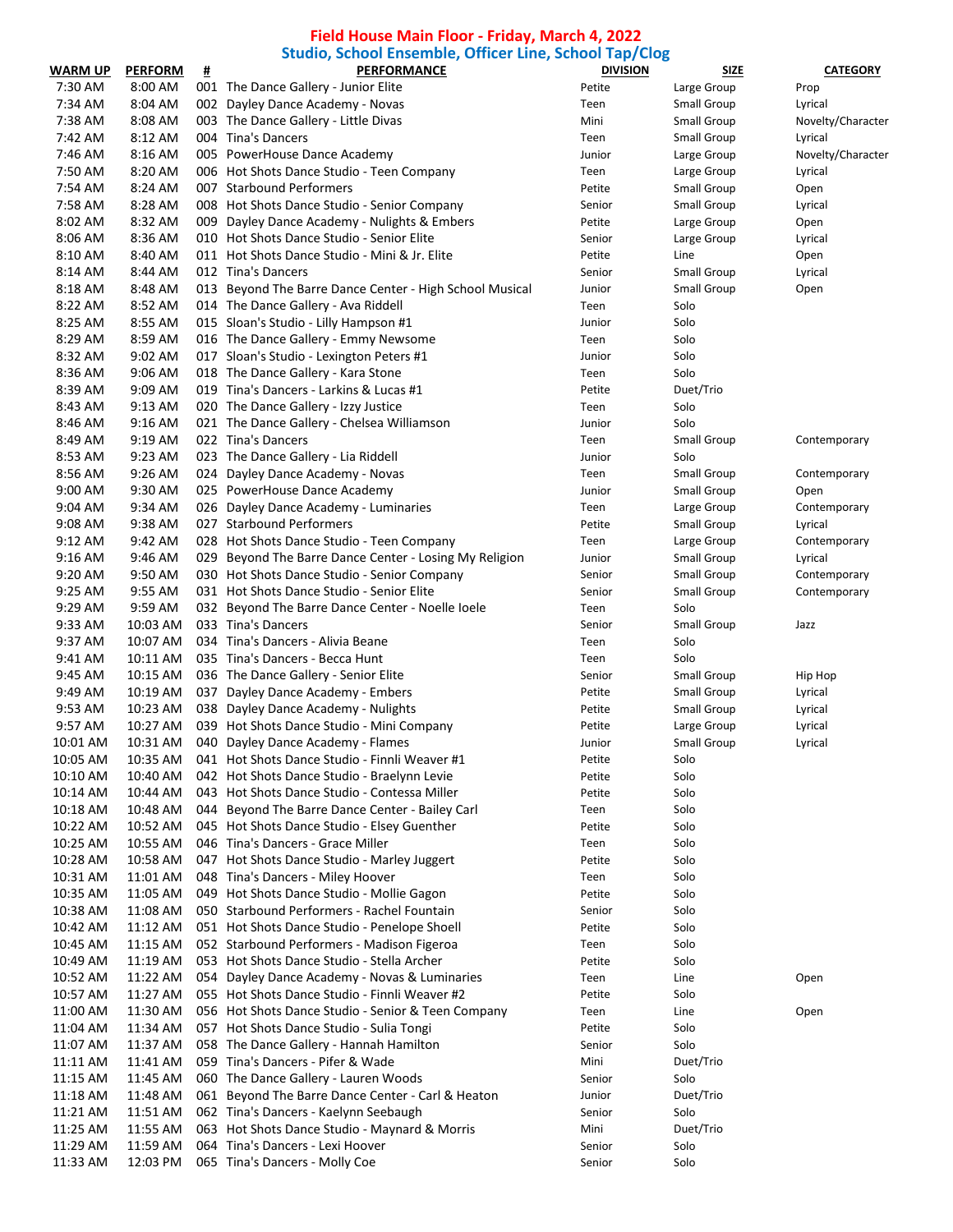| 11:37 AM           | 12:07 PM           | 066 Tina's Dancers - Savannah Snider                                              | Senior         | Solo           |                        |
|--------------------|--------------------|-----------------------------------------------------------------------------------|----------------|----------------|------------------------|
| 11:41 AM           | 12:11 PM           | 067 Tina's Dancers - Beane & Hunt #1                                              | Teen           | Duet/Trio      |                        |
| 11:45 AM           | 12:15 PM           | 068 Dayley Dance Academy - Claire Szalvay                                         | Teen           | Solo           |                        |
| 11:49 AM           | 12:19 PM           | 069 Dayley Dance Academy - Londen Gutierrez                                       | Teen           | Solo           |                        |
| 11:53 AM           | 12:23 PM           | 070 Dayley Dance Academy - Natalie Boyd                                           | Teen           | Solo           |                        |
| 11:57 AM           | 12:27 PM           | 071 PowerHouse Dance Academy - Anahi Machado                                      | Teen           | Solo           |                        |
| 12:01 PM           | 12:31 PM           | 072 Hot Shots Dance Studio - Ady Weaver                                           | Teen           | Solo           |                        |
| 12:05 PM           | 12:35 PM           | 073 Hot Shots Dance Studio - Eva Arias                                            | Teen           | Solo           |                        |
| 12:09 PM           | 12:39 PM           | 074 Hot Shots Dance Studio - Kayslynn Miller                                      | Teen           | Solo           |                        |
| 12:13 PM           | 12:43 PM           | 075 Hot Shots Dance Studio - Lexi McCoy                                           | Teen           | Solo           |                        |
| 12:17 PM           | 12:47 PM           | 076 Hot Shots Dance Studio - Rosie Thresher                                       | Teen           | Solo           |                        |
| 12:21 PM           | 12:51 PM           | 077 Hot Shots Dance Studio - Rylinn Levie                                         | Teen           | Solo           |                        |
| 12:25 PM           | 12:55 PM           | 078 PowerHouse Dance Academy - Cardoza & Rivero                                   | Mini           | Duet/Trio      |                        |
| 12:29 PM           | 12:59 PM           | 079 Angels of Praise Studio                                                       | Junior         | Line           | Open                   |
| 12:33 PM           | 1:03 PM            | 080 Dayley Dance Academy - Illumination                                           | Junior         | Line           | Open                   |
| 12:37 PM           | 1:07 PM            | 081 The Dance Gallery - Little Divas                                              | Mini           | Small Group    | Hip Hop                |
| 12:41 PM           | $1:11$ PM          | 082 Hot Shots Dance Studio - Mini & Jr. Elite                                     | Petite         | Line           | Hip Hop                |
| 12:45 PM           | 1:15 PM            | 083 The Dance Gallery - Junior Elite                                              | Petite         | Large Group    | Hip Hop                |
| 12:49 PM           | 1:19 PM            | 084 PowerHouse Dance Academy                                                      | Junior         | Small Group    | Hip Hop                |
| 12:53 PM           | 1:23 PM            | 085 The Dance Gallery - Elite                                                     | Junior         | Large Group    | Hip Hop                |
| 12:57 PM           | 1:27 PM            | 086 Beyond The Barre Dance Center - Adriana Zapata                                | Petite         | Solo           |                        |
| 1:01 PM            | 1:31 PM            | 087 Beyond The Barre Dance Center - Alivia Lam                                    | Petite         | Solo           |                        |
| 1:05 PM            | 1:35 PM            | 088 Beyond The Barre Dance Center - Jordyn Heaton                                 | Petite         | Solo           |                        |
| 1:09 PM            | 1:39 PM            | 089 Beyond The Barre Dance Center - Stella Warren                                 | Petite         | Solo           |                        |
| 1:13 PM            | 1:43 PM            | 090 Starbound Performers - Lexi Melendez                                          | Petite         | Solo           |                        |
| 1:17 PM            | 1:47 PM            | 091 Starbound Performers - MacKenzie Whitehead                                    | Petite         | Solo           |                        |
| 1:21 PM            | 1:51 PM            | 092 Hot Shots Dance Studio - Adilynn Levie                                        | Teen           | Solo           |                        |
| 1:25 PM            | 1:55 PM            | 093 Starbound Performers - Madalyn Sheppard                                       | Petite         | Solo           |                        |
| 1:29 PM            | 1:59 PM            | 094 Hot Shots Dance Studio - Kinzley Smith                                        | Teen           | Solo           |                        |
| 1:33 PM            | 2:03 PM            | 095 Starbound Performers - Shianne Dowdy                                          | Petite         | Solo           |                        |
| 1:37 PM            | 2:07 PM            | 096 Hot Shots Dance Studio - Lucille Keller                                       |                | Solo           |                        |
|                    |                    | 097 Tina's Dancers - Ava Larkins                                                  | Teen<br>Petite | Solo           |                        |
| 1:41 PM<br>1:45 PM | 2:11 PM<br>2:15 PM |                                                                                   |                | Solo           |                        |
|                    |                    | 098 Hot Shots Dance Studio - Rylee Phillips                                       | Teen           |                |                        |
| 1:49 PM            | 2:19 PM            | 099 Sloan's Studio - Lexington Peters #2                                          | Junior         | Solo           |                        |
| 1:53 PM            | 2:23 PM            | 100 Hot Shots Dance Studio - Sienna Archer                                        | Teen           | Solo           |                        |
| 1:57 PM            | 2:27 PM            | 101 Sloan's Studio - Lilly Hampson #2                                             | Junior         | Solo           |                        |
| 2:01 PM            | 2:31 PM            | 102 Hot Shots Dance Studio - Skylee Green                                         | Teen           | Solo           |                        |
| 2:05 PM            | 2:35 PM            | 103 Hot Shots Dance Studio - Davidson & Sargent                                   | Petite         | Duet/Trio      |                        |
| 2:09 PM            | 2:39 PM            | 104 Hot Shots Dance Studio - Senior Company                                       | Senior         | Small Group    | Open                   |
| 2:13 PM            | 2:43 PM            | 105 Hot Shots Dance Studio - Francis, Ramos, & Thygerson                          | Petite         | Duet/Trio      |                        |
| 2:15 PM            | 2:45 PM            | 106 Hot Shots Dance Studio - Senior Elite<br><b>JUDGES' BREAK</b>                 | Senior         | Small Group    | Open                   |
|                    |                    |                                                                                   |                |                |                        |
| 2:30 PM<br>2:34 PM | 3:00 PM<br>3:04 PM | 107 Beyond The Barre Dance Center - Adams, Warren, & Zapata<br>108 Tina's Dancers | Petite         | Duet/Trio      |                        |
|                    |                    |                                                                                   | Teen           | Small Group    | Jazz                   |
| 2:38 PM            | 3:08 PM            | 109 Hot Shots Dance Studio - Jr. Elite                                            | Petite         | Small Group    | Contemporary           |
| 2:42 PM            | 3:12 PM            | 110 Tina's Dancers                                                                | Senior         | Small Group    | Open                   |
| 2:46 PM            | 3:16 PM            | 111 Dayley Dance Academy - Flames                                                 | Junior         | Small Group    | Contemporary           |
| 2:50 PM            | 3:20 PM            | 112 Beyond the Barre Dance Center - Aurin, Carl, Ioele                            | Teen           | Duet/Trio      |                        |
| 2:54 PM            | 3:24 PM<br>3:28 PM | 113 PowerHouse Dance Academy                                                      | Junior         | Small Group    | Contemporary           |
| 2:58 PM            |                    | 114 Dayley Dance Academy - Bentz, Morgan, & Prynne                                | Teen           | Duet/Trio      |                        |
| 3:02 PM            | 3:32 PM            | 115 Starbound Performers                                                          | Petite         | Small Group    | Jazz                   |
| 3:06 PM            | 3:36 PM            | 116 Dayley Dance Academy - Neil & Thomas                                          | Teen           | Duet/Trio      |                        |
| 3:10 PM            | 3:40 PM            | 117 Hot Shots Dance Studio - Mini Company                                         | Petite         | Large Group    | Jazz                   |
| $3:14$ PM          | 3:44 PM            | 118 Hot Shots Dance Studio - Senior & Teen Company                                | Teen           | Line           | Jazz                   |
| 3:18 PM            | 3:48 PM            | 119 The Dance Gallery - Elite                                                     | Junior         | Large Group    | Jazz                   |
| 3:22 PM            | 3:52 PM            | 120 Westside Officer Jazz                                                         | Varsity        | Officer Line   |                        |
| 3:26 PM            | 3:56 PM            | 121 Tina's Dancers - Larkins & Lucas #2                                           | Petite         | Duet/Trio      |                        |
| 3:30 PM            | 4:00 PM            | 122 Harlingen South HS Officer Jazz                                               | Varsity        | Officer Line   |                        |
| 3:34 PM            | 4:04 PM            | 123 Beyond The Barre Dance Center - Glam                                          | Junior         | Small Group    | Jazz                   |
| 3:38 PM            | 4:08 PM            | 124 Tina's Dancers - Beane & Hunt #2                                              | Teen           | Duet/Trio      |                        |
| 3:42 PM            | 4:12 PM            | 125 Hot Shots Dance Studio - Jr. Elite                                            | Petite         | Small Group    | Jazz                   |
| 3:46 PM            | 4:16 PM            | 126 Tina's Dancers - Miller & Seebaugh                                            | Teen           | Duet/Trio      |                        |
| 3:50 PM            | 4:20 PM            | 127 South Dade Senior HS Sapphires                                                | Varsity        | Small Ensemble |                        |
| 3:54 PM            | 4:24 PM            | 128 Danse Estudio Artistico                                                       |                |                | <b>Show Production</b> |
| 4:00 PM            | 4:30 PM            | 129 Riviera Preparatory School                                                    | Varsity        | Small Ensemble |                        |
| 4:04 PM            | 4:34 PM            | 130 Starbound Performers                                                          | Petite         | Small Group    | Prop                   |
| 4:10 PM            | 4:40 PM            | 131 Immaculata La Salle HS Lionettes                                              | Varsity        | Small Ensemble |                        |
| 4:14 PM            | 4:44 PM            | 132 Hot Shots Dance Studio - Teen Company                                         | Teen           | Large Group    | Jazz                   |